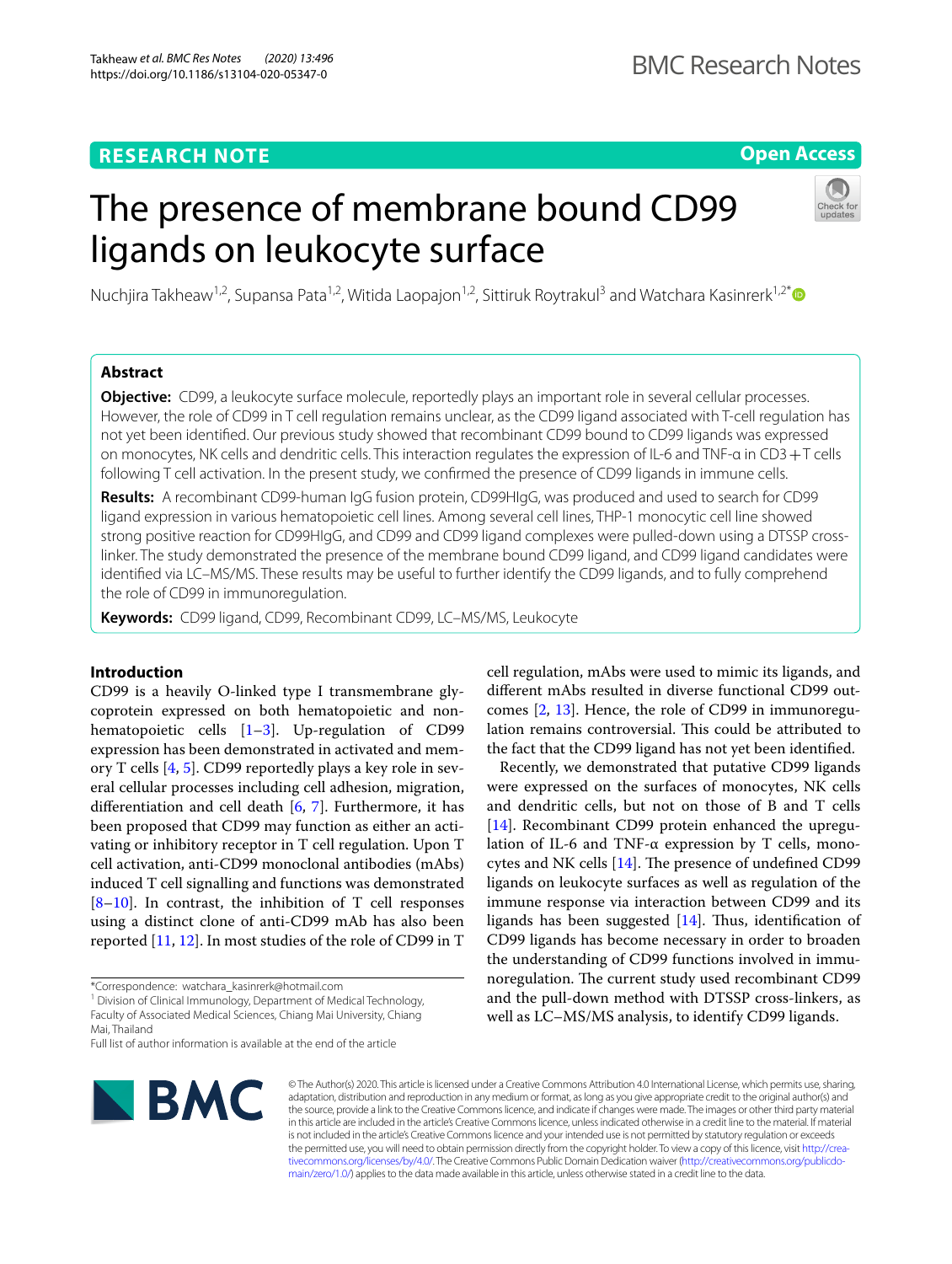## **Main text**

## **Methods**

# *Large scale production of recombinant CD99HIgG Fc fusion proteins*

HEK293T cells stably expressing CD99HIgG were generated in our laboratory [\[14](#page-5-12)]. Large scale production of recombinant CD99HIgG was performed as described in [\[14\]](#page-5-12). To determine the purity, purifed CD99HIgG was resolved in 10% SDS-PAGE. Purity of CD99HIgG was detected by staining SDS-PAGE gels with Coomassie blue. The structure of CD99HIgG was determined by western blotting using anti-CD99 mAb followed by rabbit anti-mouse immunoglobulins antibodies-HRP or anti-human immunoglobulins antibodies-HRP.

## *Immunofuorescence staining of CD99 ligands using DTSSP*

To validate the binding activity of purifed CD99HIgG, PBMCs were stained with 20 μg/mL of biotinylated CD99HIgG or CD147ExHIgG control as described in [[14\]](#page-5-12). The anti-CD3 mAb-FITC (BD Biosciences, San Jose, CA, USA) and anti-CD14 mAb-PerCP (BioLegend, San Diego, CA, USA) were used for determining cell subpopulations and analysed using a BD Accuri C6 flow cytometer (BD Biosciences).

To study the cellular distribution of CD99 ligands, Fc receptors of various human hematopoietic cell lines were blocked using  $20\%$  FBS-PBS-0.02% NaN<sub>3</sub>. Cells were stained with 10 μg/mL of CD99HIgG or CD147ExHIgG control on ice for 1 h. Next, 2 mM DTSSP (3,3′-dithiobis (sulfosuccinimidyl propionate); Pierce) was added, followed by further incubation for 2 h. Then, DTSSP was neutralized by adding 20% FBS and the un-crosslinked proteins were washed out. The bound proteins was determined using rabbit anti-human immunoglobulins antibodies-FITC and analysed via a FACSort flow cytometer (BD Biosciences).

# *Isolation of membrane bound CD99 ligands by pull‑down method*

THP-1 cells  $(1 \times 10^8)$  were stained with 10 µg of CD99HIgG or CD147ExHIgG control in 500 μl of PBS and incubated at 4˚C for 3 h. Next, an equal volume of 4 mM DTSSP was added, and further incubated for 2 h. Subsequently, 50 mM glycine in PBS was added at a fnal concentration of 20 mM. Cells were washed, then lysed using 1 mL of 1% lauryl maltoside containing protease inhibitors. Recombinant proteins-ligand complexes were isolated from cell lysate using protein G agarose beads (Pierce), eluted via 0.5% sodium dodecyl sulphate (SDS), and further investigated using western blotting. Molecular weight shifts of the complex were detected using

anti-CD99 mAb or anti-CD147 mAb followed by rabbit anti-mouse immunoglobulins antibodies-HRP. This complex was subjected to LC–MS/MS.

## *Identifcation of CD99 ligands by LC–MS/MS*

For sample preparation and LC–MS/MS analysis, the complex of CD99HIgG and its ligands as well as control proteins were suspended in 0.5% SDS. The samples were heated at 95 ˚C for 5 min and resolved via a 4% SDS-PAGE stacking gel at 20 mA for 25 min. Protein bands were developed using Coomassie Brilliant Blue R-250 dye. After de-staining, the developed bands were excised for in-gel digestion [see Additional fle [1\]](#page-4-0). In addition, complexes of CD99HIgG and its ligands were visualized via western blotting on PVDF membranes, using anti-CD99 mAb followed by rabbit anti-mouse immunoglobulins antibodies-HRP. Protein bands were excised and subjected to on-membrane digestion [see Additional fle [1](#page-4-0)].

# **Results**

# **Recombinant CD99HIgG fusion proteins were produced**

To identify CD99 ligands expressed on cell surfaces, the CD99HIgG fusion protein was produced in HEK293T cells and purifed according to a previously described method [[14\]](#page-5-12). Based on the method described [\[14](#page-5-12)], the purity of CD99HIgG was determined using SDS-PAGE, and its structure was confrmed via western blotting [see Additional file  $2$ ]. The results indicated that CD99HIgG was successfully produced. We then verifed whether the CD99HIgG would bind to its ligand expressed on the cell surface. As predicted, the generated CD99HIgG bound to monocytes and CD3- lymphocyte sub-populations, but not to  $CD3+T$  lymphocytes [see Additional file [3\]](#page-4-2).

Considered together, the produced CD99HIgG was suitable for use in the identifcation of CD99 ligands expressed on cell surface.

# **The putative CD99 ligands were expressed on human hematopoietic cell lines**

Various human hematopoietic cell lines were stained using CD99HIgG. Of the tested cell lines, the THP-1 monocytic cell line and K562 erythroid cell line were positive for CD99HIgG staining [see Additional fle [4](#page-5-13)], whereas, the recombinant CD99 protein bound weakly to the U937 monocytic cell line, the HL-60 myeloid cell line, and the SUP-T1 T cell line. No CD99 binding was observed in the KG1a myeloid cell line or other T cell lines. Based on these screening results, THP-1 cells were selected for further studies aimed at identifying the CD99 ligand.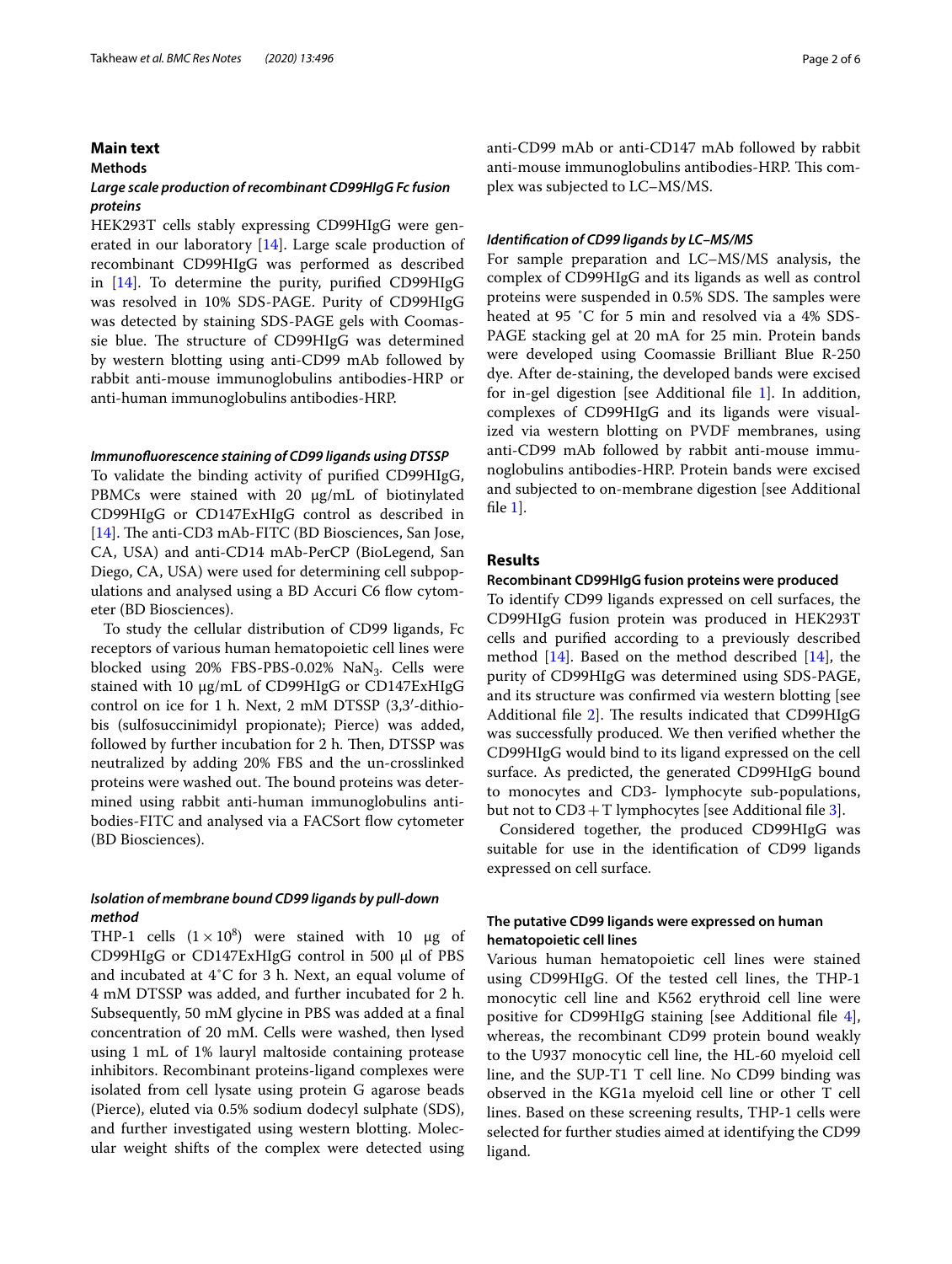# **CD99 ligands were pulled down and identifed via LC–MS/ MS**

THP-1 cells, on which the CD99 ligand was strongly expressed, were used to pull-down CD99 ligands, utilizing CD99HIgG, as the bait protein, and a DTSSP crosslinker. The pulled-down materials were verified via western blotting. The shift in molecular weight (compared to purifed CD99HIgG in lane 1) that was seen in the pre-pull-down lysate (lane 3) was not seen in the flow though lysate (lane 4); (Fig. [1](#page-2-0)a). The presence of pull-down complexes was confrmed by analysing pulleddown proteins in lane 2 (Fig. [1a](#page-2-0)). A complex between CD147ExHIgG control and any of the surface proteins was hardly observed (Fig. [1](#page-2-0)b). These results indicated that CD99 ligand-CD99HIgG complexes could be pulleddown from the surfaces of THP-1 cells.



In order to identify possible CD99 ligands, LC–MS/ MS were performed. The CD99 ligand-CD99HIgG complexes obtained by way of the pull-down method were prepared for LC–MS/MS analysis via both in-gel and onmembrane digestion.

For in-gel digestion, pulled-down samples were resolved via SDS-PAGE. Protein bands were excised and processed by tryptic in-gel digestion. Purifed CD99HIgG and bovine serum albumin (BSA) were used as controls in LC-MS/MS analysis. The peptide finger prints obtained via LC–MS/MS were searched for batch protein sequences in the NCBI database. Protein identifcation of BSA control showed that most proteins were bovine serum albumin [see Additional fle [5\]](#page-5-14). Immunoglobulins, which formed part of the purifed CD99HIgG control, were also identified [see Additional file  $6$ ]. The HIgG Fc region of CD99HIgG, the Fc receptor, and other candidate proteins in CD99 ligand-CD99HIgG complexes were identifed (Table [1](#page-3-0)). Interestingly, several unnamed protein products and some surface receptors identifed via high MASCOT protein scores were supposed CD99 ligands. In addition, the heat shock cognate 71 kDa protein, HSPA8/HSC70, was highly ranked. HSC70, an intracellular protein that may be associated with CD99 ligands, was pulled down with the CD99 recombinant protein.

For the purpose of on-membrane digestion following electroblotting, protein bands corresponding to CD99 ligand-CD99HIgG complexes on the PVDF membrane were subjected to an on-membrane digestion protocol prior to LC–MS/MS analysis (Fig. [1a](#page-2-0)); the results are shown in Table [2](#page-4-3). Although the number of proteins identifed by this technique was less than that identifed by the in-gel digestion technique, some unnamed protein products and surface receptors were observed.

Possible CD99 ligands of interest, as indicated by the results of both in-gel and on membrane digestions, are listed to facilitate identifcation of CD99 ligands.

## **Discussion**

<span id="page-2-0"></span>CD99 plays the vital role in immunoregulation, with particular reference to T cell regulation. However, the precise function of CD99 in T cell regulation remains unclear. As a result, CD99 ligand remains undefned. Therefore, identification of the CD99 ligand is necessary. Interestingly, as our previously reported, the putative CD99 ligand is a membrane protein. It was found that CD99HIgG with a DTSSP cross-linker bound specifcally to the surfaces of monocytes, NK cells and dendritic cells, but not to those of B and T cells [\[14](#page-5-12)]. In the current study, we produced a new batch of CD99HIgG from a stable clone of HEK293T cells. Its structure was similar to that described in our former publication [\[14](#page-5-12)].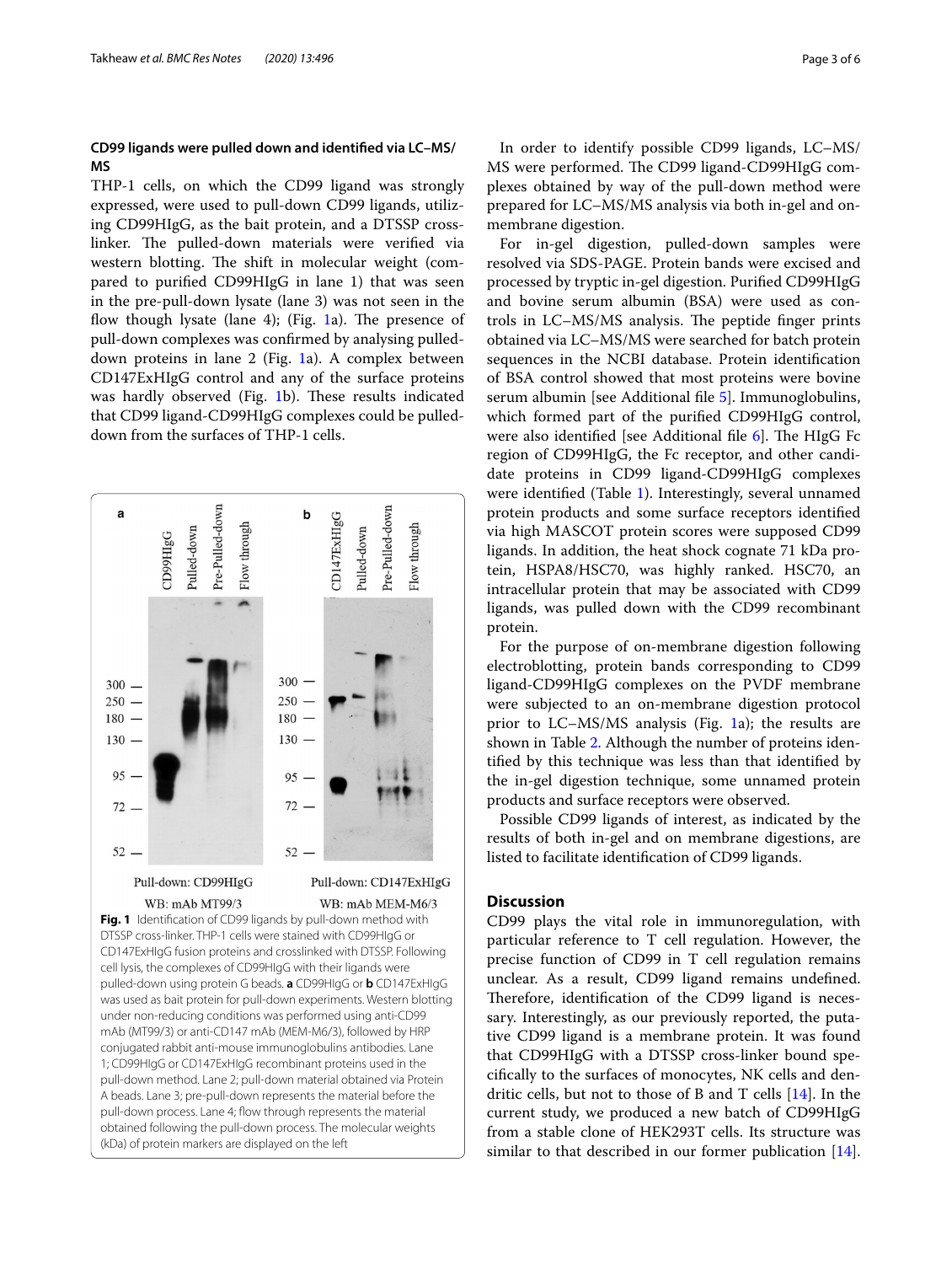| Accession no | Mass   | <b>Protein score</b> | <b>Description</b>                                                                                                        |  |
|--------------|--------|----------------------|---------------------------------------------------------------------------------------------------------------------------|--|
| gi 28336     | 42128  | 248                  | Mutant beta-actin (beta ~ -actin) [Homo sapiens]                                                                          |  |
| gi 119612723 | 22791  | 203                  | Actin, alpha, cardiac muscle, isoform CRA_b [Homo sapiens]                                                                |  |
| gi 7331218   | 66149  | 210                  | Keratin 1 [Homo sapiens]                                                                                                  |  |
| gi 386854    | 52928  | 140                  | Type II keratin subunit protein, partial [Homo sapiens]                                                                   |  |
| gi 114644568 | 60266  | 36                   | PREDICTED: keratin, type II cytoskeletal 6A [Pan troglodytes]                                                             |  |
| gi 553734    | 2269   | 104                  | Putative, T cell receptor alpha [Homo sapiens]                                                                            |  |
| gi 24234686  | 53598  | 101                  | Heat shock cognate 71 kDa protein isoform 2 [Homo sapiens]                                                                |  |
| gi 194390750 | 23238  | 99                   | Unnamed protein product [Homo sapiens]                                                                                    |  |
| gi 48257068  | 64804  | 74                   | HSPA8 protein, partial [Homo sapiens]; Alternative name: heat shock cognate 71 kDa protein                                |  |
| qi 51095055  | 25582  | 72                   | Ser (D206s) [Homo sapiens]; Alternative name: heat shock cognate 71 kDa protein                                           |  |
| gi 194384180 | 55158  | 71                   | Unnamed protein product, heat shock cognate 71 kDa protein [Homo sapiens]                                                 |  |
| qi 158257566 | 45481  | 25                   | Unnamed protein product, heat shock cognate 71 kDa protein [Homo sapiens]                                                 |  |
| qi 12653415  | 73967  | 88                   | Heat shock 70 kDa protein 9 (mortalin) [Homo sapiens]                                                                     |  |
| gi 119582532 | 50291  | 78                   | Heat shock 70 kDa protein 9B (mortalin-2), isoform CRA_a [Homo sapiens]                                                   |  |
| gi 221041984 | 70193  | 74                   | Unnamed protein product [Homo sapiens]                                                                                    |  |
| gi 86651611  | 19208  | 27                   | Heat shock 70 kDa protein 9B [Homo sapiens]                                                                               |  |
| qi 31,332    | 42978  | 57                   | Unnamed protein product, IgG Fc receptor [Homo sapiens] [Homo sapiens]                                                    |  |
| gi 180162    | 43253  | 42                   | Fc gamma receptor type I [Homo sapiens]                                                                                   |  |
| gi 28317     | 59720  | 54                   | Unnamed protein product, keratin<br>[Homo sapiens]                                                                        |  |
| gi 10337581  | 47325  | 47                   | Keratin, type I cuticular Ha3-II [Homo sapiens]                                                                           |  |
| gi 4758344   | 9775   | 54                   | High affinity immunoglobulin epsilon receptor subunit gamma precursor [Homo sapiens]                                      |  |
| gi 41059927  | 51928  | 48                   | Anti-HBs antibody heavy chain [Homo sapiens]                                                                              |  |
| gi 401817557 | 24160  | 43                   | Chain A, Human IgG1 Fc Fragment [Homo sapiens                                                                             |  |
| gi 10334541  | 42301  | 30                   | Immunoglobulin heavy chain [Homo sapiens]                                                                                 |  |
| gi 1890020   | 25913  | 48                   | Mutant keratin 9 [Homo sapiens]                                                                                           |  |
| gi 62896589  | 50435  | 43                   | Eukaryotic translation elongation factor 1 alpha 1 variant [Homo sapiens]                                                 |  |
| gi 62088522  | 21755  | 35                   | Ribosomal protein L12 variant [Homo sapiens]                                                                              |  |
| gi 10800144  | 13928  | 34                   | Histone cluster 1, H2aj [Homo sapiens]                                                                                    |  |
| gi 4506691   | 16549  | 34                   | 40S ribosomal protein S16 isoform 1 [Homo sapiens]                                                                        |  |
| gi 519672190 | 13093  | 32                   | Immunoglobulin A heavy chain variable region, partial [Homo sapiens]                                                      |  |
| gi37492      | 50810  | 31                   | Alpha-tubulin [Homo sapiens]                                                                                              |  |
| gi 5453595   | 5926   | 31                   | Adenylyl cyclase-associated protein 1 [Homo sapiens]                                                                      |  |
| qi 119595845 | 193540 | 29                   | hCG1642754, isoform CRA_b [Homo sapiens]                                                                                  |  |
| qi 119627826 | 66420  | 28                   | Splicing factor proline/glutamine-rich (polypyrimidine tract binding protein associated),<br>isoform CRA_a [Homo sapiens] |  |
| gi 1381146   | 66846  | 27                   | Hs-CUL-3, partial [Homo sapiens]                                                                                          |  |
| qi 693933    | 47421  | 21                   | 2-phosphopyruvate-hydratase alpha-enolase [Homo sapiens]                                                                  |  |
| gi 338215    | 54169  | 17                   | Activin type I receptor [Homo sapiens]                                                                                    |  |

# <span id="page-3-0"></span>**Table 1 List of proteins obtained from in-gel digestion of CD99 ligands-CD99HIgG complexes followed by LC–MS/MS analysis and identifed by MASCOT**

CD99HIgG is composed of the extracellular region of CD99 linked to the hinge region and Fc region of HIgG1. It is secreted as a dimeric form with a molecular weight of 100 kDa. In regard to its binding activity, it binds to monocytes and CD3- lymphocyte subpopulations, but not to CD3+T cells. Hence, the produced CD99HIgG were used to search for CD99 ligand expression on various hematopoietic cell lines by an immunofuorescence technique that uses DTSSP as cross-linker  $[15, 16]$  $[15, 16]$  $[15, 16]$  $[15, 16]$  $[15, 16]$ . The results demonstrated that the THP-1 monocytic cell line and the K562 erythroid cell line were markedly positive for CD99HIgG staining. The results obtained from both PBMC and hematopoietic cell lines indicated that CD99 ligands were strongly expressed on peripheral monocytes, which are related to the THP-1. CD99 ligands were not observed on the surface of CD3+T cells as well as on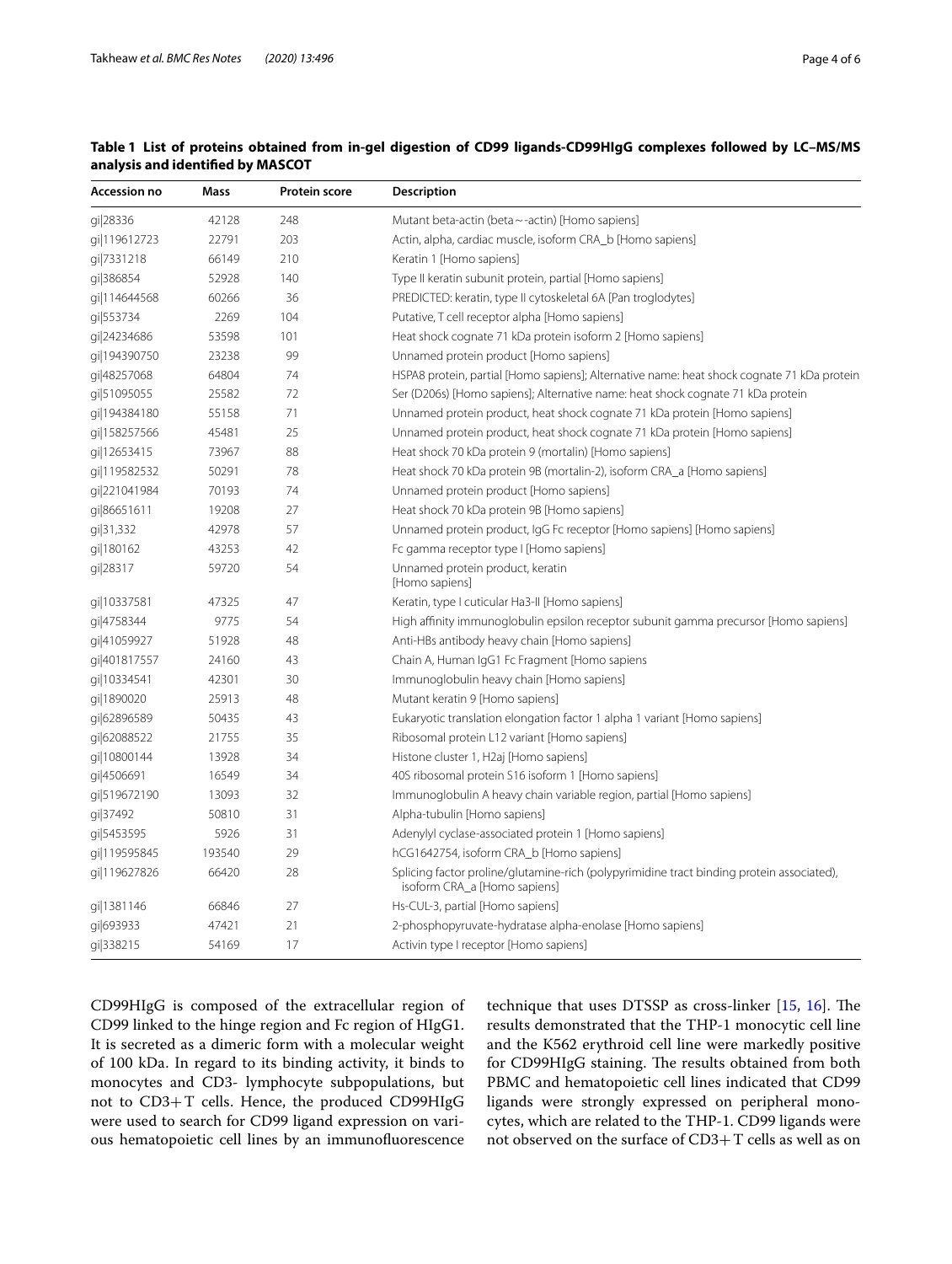| Accession no | <b>Mass</b> | <b>Protein score</b> | <b>Description</b>                                              |
|--------------|-------------|----------------------|-----------------------------------------------------------------|
| gi 189054178 | 66151       | 47                   | Unnamed protein product [Homo sapiens]                          |
| qi 375314779 | 66197       | 33                   | Keratin 1 [Homo sapiens]                                        |
| qi 119617032 | 60159       | 30                   | Keratin 6B, isoform CRA_a [Homo sapiens]                        |
| gi 33338088  | 7250        | 27                   | MSTP132 [Homo sapiens]                                          |
| qi 1326083   | 59537       | 22                   | Butyrophilin precursor [Homo sapiens]                           |
| qi 16075980  | 8251        | 20                   | Immunoglobulin lambda chain variable region [Homo sapiens]      |
| gi 119619622 | 42404       | 20                   | Reticulocalbin 2, EF-hand calcium binding domain [Homo sapiens] |
| qi 17939630  | 48259       | 18                   | Hepatocyte nuclear factor 3, beta, partial [Homo sapiens]       |
| gi 987870    | 68485       | 18                   | RNase L inhibitor [Homo sapiens]                                |
| gi 339303    | 12211       | 18                   | T-cell receptor alpha, partial [Homo sapiens]                   |
| qi 34526665  | 16528       | 16                   | Unnamed protein product [Homo sapiens]                          |
| gi 28317373  | 24683       | 16                   | TPA: IL-1F7b (IL-1H4, IL-1H, IL-1RP1) [Homo sapiens]            |
| gi 10438579  | 76494       | 16                   | Unnamed protein product [Homo sapiens]                          |
| gi 402230    | 5045        | 16                   | T-cell receptor beta chain [Homo sapiens]                       |
| qi 155722985 | 129980      | 15                   | Structural maintenance of chromosomes protein 5 [Homo sapiens]  |
| gi 5834152   | 13979       | 15                   | Immunoglobulin heavy chain variable region [Homo sapiens]       |
| gi 21740017  | 90368       | 15                   | Hypothetical protein [Homo sapiens]                             |
| gi 4504779   | 88655       | 15                   | Integrin beta-8 precursor [Homo sapiens]                        |
| gi 5453932   | 13342       | 14                   | DNA-directed RNA polymerase II subunit RPB11-a [Homo sapiens]   |

<span id="page-4-3"></span>**Table 2 List of proteins obtained from on-membrane digestion of CD99 ligands-CD99HIgG complexes followed by LC– MS/MS analysis and identifed by MASCOT**

all tested T cell lines, with the exception of SUP-T1 which showed a weak expression. We suggest that CD99 ligands expressed on antigen presenting cells are capable of binding with CD99 molecules that are highly expressed on T cells.

The pull-down method, which involves recombinant CD99 protein and a DTSSP cross-linker, was utilized to identify the amino acid sequences of CD99 ligands. THP-1 cells were used to represent CD99 ligand expressing cells. CD99HIgG was used as a bait protein and DTSSP was added to crosslink recombinant CD99 and its ligands on THP-1 cell surface. According to the properties of DTSSP, molecular weight shifts due to crosslinking between CD99 and CD99 ligands was observed in the pull-downs by western blotting under non-reducing conditions. The results indicated that recombinant CD99 was able to pull-down CD99 ligands from the surface of THP-1 cells. This is the first experiment that concretely demonstrated the presence of membrane CD99 ligand proteins. The samples obtained by the pull-down method were prepared for identifcation of CD99 ligands via LC–MS/MS.

Two methods, in-gel digestion and on-membrane digestion, were utilized to prepare samples for LC–MS/ MS analysis. Several unnamed proteins and some surface receptors were obtained. These proteins were potential CD99 ligands. The unnamed protein products, in particular, should be the focus of attention, as no CD99 ligand has been identifed so far. We speculated that the CD99 ligand may be a novel, un-defined protein. The possibility of heterophilic interaction of CD99 is suggested.

To the best of our knowledge, our experiments, are the frst to confrm the presence of putative CD99 ligands on the surfaces of leukocytes. Several proteins that had been predicted to be CD99 ligand candidates were also included in the results of this study.

# **Limitations**

CD99 ligand candidates identifed by LC–MS/MS have not yet been further confrmed. Additional investigations using diferent method i.e. Genome-scale receptor array (GSRA) technology are required to clarify CD99 ligands, in order to fully comprehend the role of CD99 in immunoregulation. Several specifc antibodies to undefned proteins are also required for confrming the CD99 ligand.

## **Supplementary information**

**Supplementary information** accompanies this paper at [https://doi.](https://doi.org/10.1186/s13104-020-05347-0) [org/10.1186/s13104-020-05347-0](https://doi.org/10.1186/s13104-020-05347-0).

<span id="page-4-1"></span><span id="page-4-0"></span>**Additional fle 1**. Methods for identifcation of CD99 ligands by LC-MS/ MS.

<span id="page-4-2"></span>**Additional fle 2: Figure S1**. Validation of the purity and structure of purifed CD99HIgG.